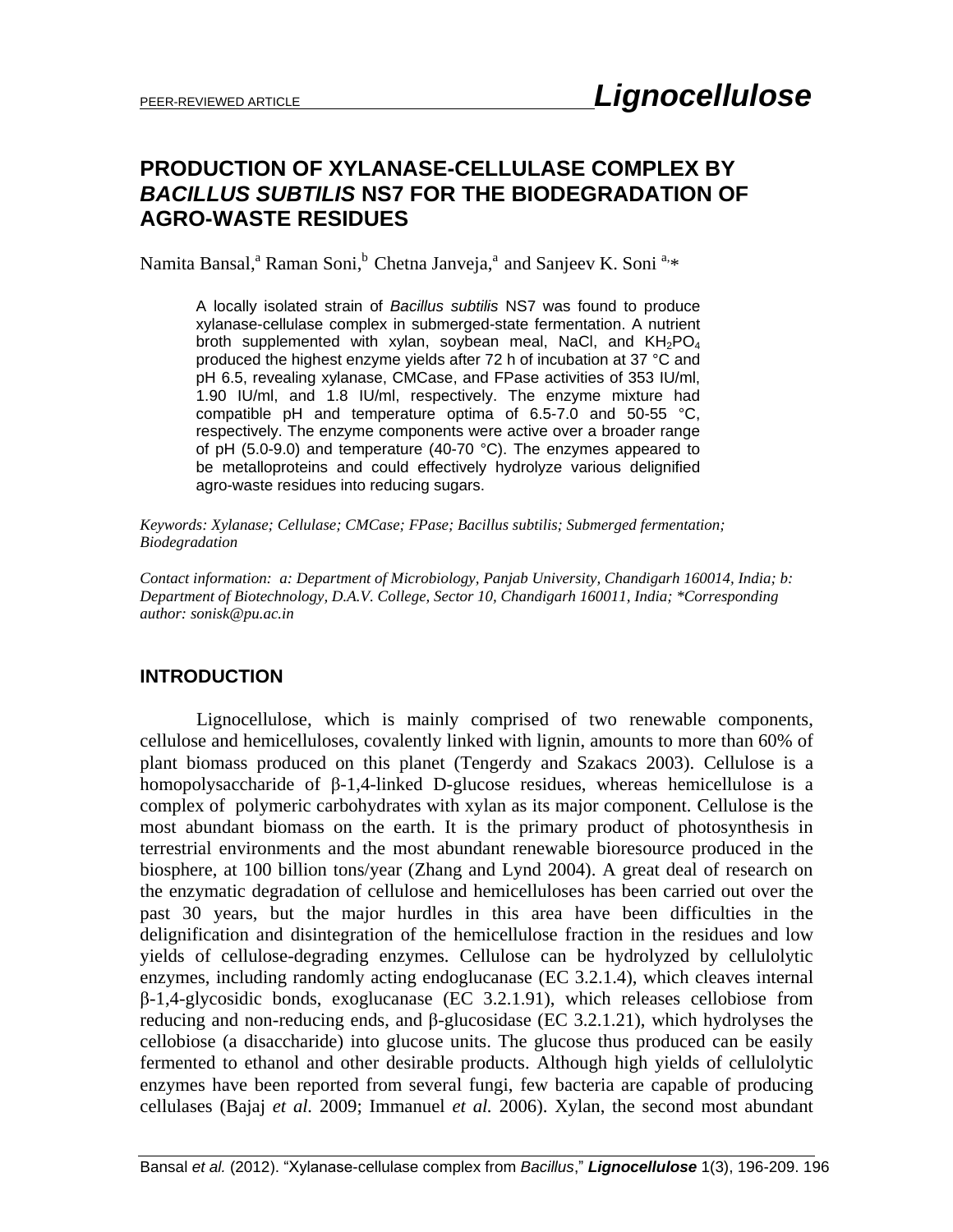polysaccharide in nature and the most important component of hemicellulose, mainly consists of β-1,4-linked xylopyranosyl residues, which are further substituted, depending on the plant source (Shallom and Shoham 2003). Endoxylanase (EC 3.2.1.8), the most important xylan-degrading enzyme, primarily cleaves β-1,4-linked xylan backbones and -xylosidase (EC 3.2.1.37) hydrolyses xylo-oligomers. Debranching enzymes like αarabinofuranosidase, α-glucouronidase, acetyl esterases, and acetyl xylan esterases, are also required for cooperative and effective hydrolysis of the hemicellulosic fraction, leading to the formation of a mixture of pentoses and hexoses. Cellulases and hemicellulases thus find a significant place in biotechnology for the bioconversion of lignocellulosic waste residues into ethanol, which is gaining significance as a liquid biofuel due to depleting petroleum reserves.

Cellulose and hemicellulose residues co-exist in agricultural residues and are covalently linked with lignin, which makes them difficult to hydrolyze. Therefore, it is desirable to delignify the residues first and then use a cocktail of cellulases and hemicellulases for simultaneous bioconversion into fermentable sugars. Diversified generic microorganisms, especially *Bacillus* spp., have proven to be a rich source of extracellular xylanases (Mullai *et al.* 2010), many of which also produce cellulases whose yields are affected by various inducers. Efficient inducers of xylanase production include xylan, xylan hydrolysis intermediates (xylobiose, D-xylose), lactose, L-sorbose, sophorose, and even cellulose (Xu *et al.* 1998), while sophorose is the most powerful inducer of cellulases (Jeong *et al.* 1985). Good cellulase induction has also been reported with lactose (Messner *et al.* 1988) and L-sorbose (Nogawa *et al.* 2001). Cellobiose, a disaccharide of two β-1,4-linked D-glucose molecules and an intermediate of cellulose hydrolysis, has also been proposed as a natural inducer of cellulases. The present study is aimed at optimizing the nutritional and environmental parameters for the co-production of extracellular xylanase and cellulase components by a locally isolated bacterial strain for exploitation in biomass conversions.

## **EXPERIMENTAL**

## **Microorganism**

The *Bacillus* sp. NS7 used in the present study was isolated from the local soil of Chandigarh city. It was identified according to its morphological, cultural, and biochemical characteristics, based on Bergey's Manual of Systematic Bacteriology (Claus and Berkeley 1986) as well as by molecular characterization using 16s rRNA sequencing by taking the services of Chromous Biotech, India.

## **Xylanase-Cellulase Production in Submerged Fermentation**

Different sets of 100 ml Erlenmeyer flasks were inoculated with 1 ml of the 12-hold shake culture of *Bacillus* sp. NS7 with a viable cell count of  $2.1 \times 10^8$ /ml. Each flask contained 20 ml of nutrient broth used as the basal production medium, consisting of 0.5% peptone, 0.3% beef extract, 0.9% NaCl, and pH 7.0 The flasks were incubated in a New Brunswick water bath shaker (150 rpm) for 120 h at 37  $\degree$ C. The time course for the production of enzyme components was studied by withdrawing the flasks at regular time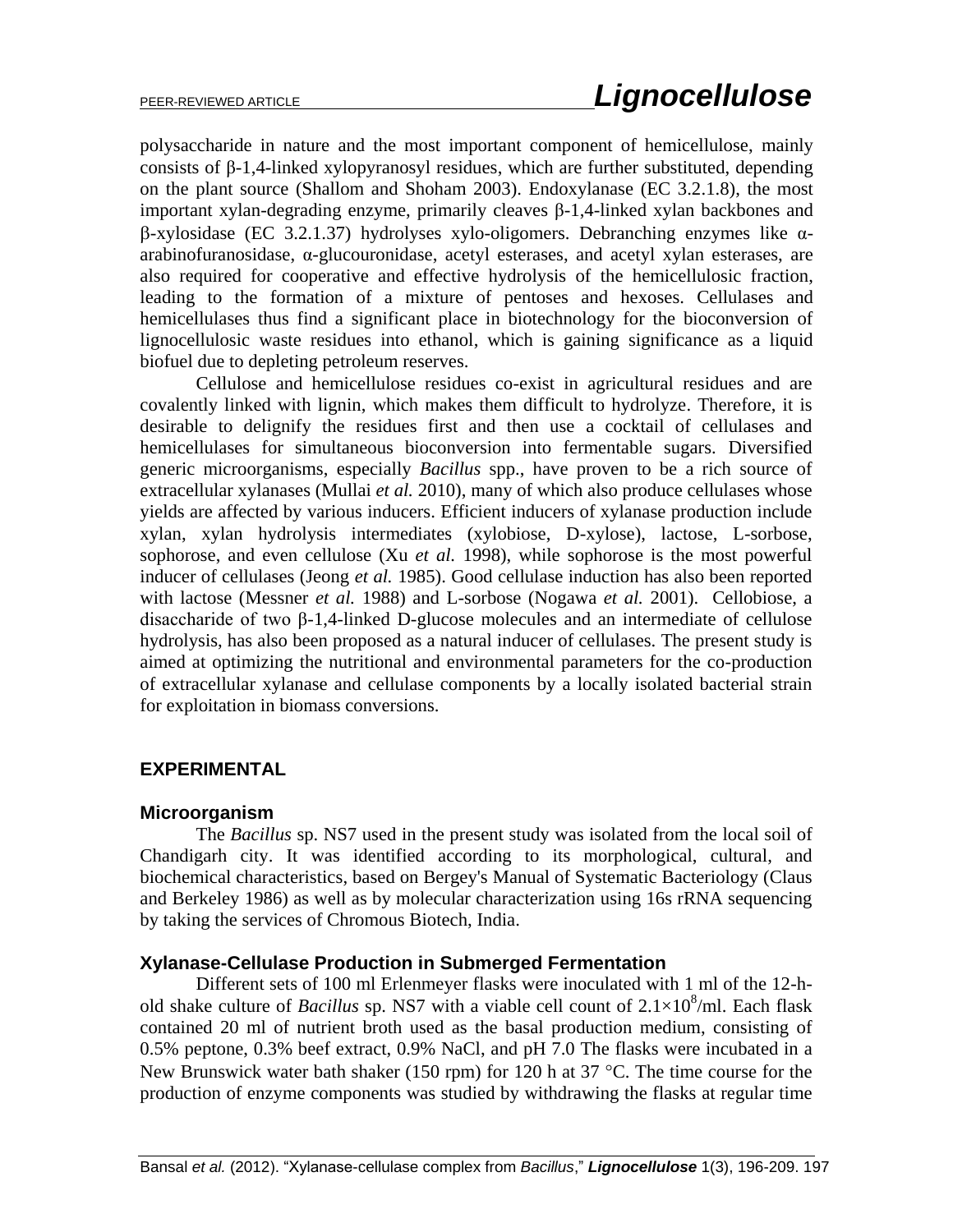intervals and analyzed for growth  $(A_{600})$  and pH. The contents of each flask were then centrifuged (10,000 rpm, 15 min, 4  $^{\circ}$ C) and the cell free supernatant was analyzed for xylanase and cellulase activities.

## **Enzyme Assays**

The cell free supernatant was assayed for xylanase and cellulase activities at 50 °C and pH 6.5. Xylanase was determined in terms of endo-β-1,4-xylanase, using xylan (Bailey *et al.* 1992) as the substrate, by determining the amount of xylose liberated using a dinitrosalicylic acid reagent (Miller 1959). Cellulase was measured in terms of endo-β-1,4-glucanase and exo-β-1,4-glucanase which have been expressed in terms of CMCase and FPase activities, using CMC and Whatman filter paper strips  $(1\times6 \text{ cm})$ , respectively, as the substrates (Ghosh 1987), by determining the glucose liberated using dinitrosalicylic acid reagent (Miller 1959). The activities are expressed in terms of international units (IU), equivalent to the number of umoles of the product liberated in 1 min.

For the xylanase assay, 0.5 ml of appropriately diluted cell free supernatant was mixed with an equal volume of 1% oat spelt xylan (HI-Media, India) solution, made in 0.1 M phosphate buffer, pH 6.5, and incubated at 50  $^{\circ}$ C for 30 min. The reaction was stopped by adding 1.5 ml DNSA reagent and the colour was developed by boiling for 10 min. The amount of xylose produced during reaction was determined by measuring the absorbance at 540 nm. CMCase was determined in a similar manner, by using 1% carboxymethyl cellulose (CMC) as the substrate and determining the reducing sugar in terms of glucose. FPase activity was assayed using Whatman filter paper strips immersed in 0.5 ml phosphate buffer (pH 6.5) as the substrate. The amount of glucose liberated in a 1 h reaction at 50 °C was determined.

## **Effect of Cultural and Environmental Conditions on Enzyme Production**

Xylanase, CMCase, and FPase production was optimized in submerged fermentation by studying the effect of various cultural and environmental factors in 100 ml Erlenmeyer flasks, containing 20 ml nutrient broth as the basal production medium with pH 7.0 after 72 h of incubation at 37  $^{\circ}$ C in shake cultures (150 rpm).

- 1. The effect of carbon sources was studied by supplementing the basal medium, separately, with a variety of carbohydrates, sugar alcohols, polyols and alkali treated agro residues. These included glucose, galactose, lactose, cellobiose, xylose, arabinose, trehalose, inulin, inositol, erythritol, xylan, carboxymethyl cellulose (CMC) at a concentration of 0.5% (w/v) and corn cobs, jute, wheat bran, rice bran, rice husk, wheat straw, sugarcane bagasse, oat meal, tomato puree, at a concentration of  $2\%$  (w/v).
- 2. The effect of various nitrogen sources was studied by supplementing the xylancontaining basal medium with 0.5% (w/v) of different organic and inorganic nitrogenous compounds, including corn steep liquor, tryptone, soyabean meal, yeast extract, beef extract, peptone, ammonium nitrate, ammonium sulphate, sodium nitrate, ferric nitrate, diammonium hydrogen phosphate, and urea.
- 3. The effect of metal ions was studied by incorporating either of NaCl,  $MnCl<sub>2</sub>$ ,  $ZnSO<sub>4</sub>$ ,  $CoCl<sub>2</sub>, CaCl<sub>2</sub>, KH<sub>2</sub>PO<sub>4</sub>, FeSO<sub>4</sub>, at a concentration of 10 mM, in the basal medium$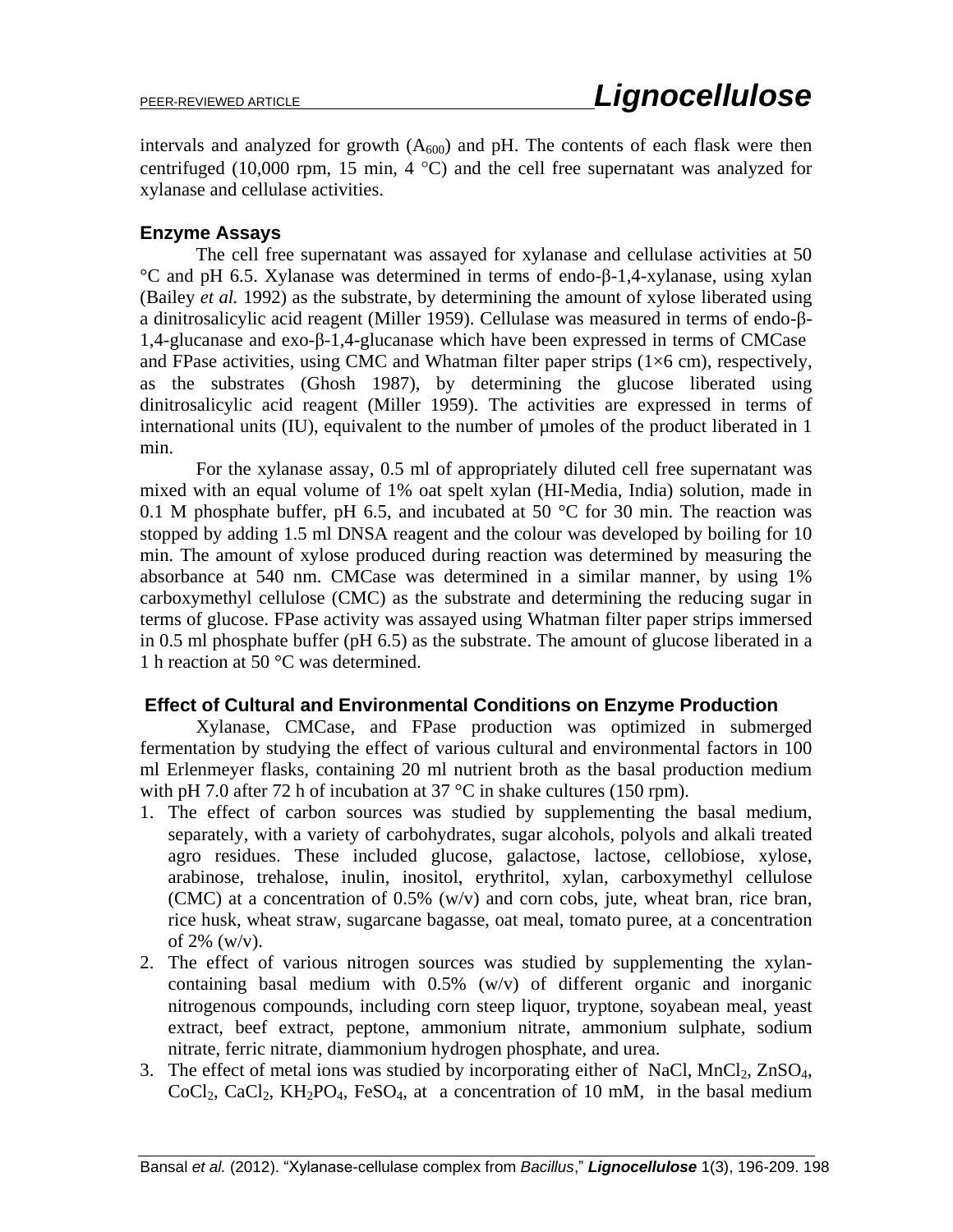containing 0.5% xylan and 0.5% soybean meal.

- 4. The effect of temperature was studied by incubating the optimized production medium in a temperature range of 30-60 °C.
- 5. The effect of pH was evaluated by varying the pH of the optimized production medium in the range of 4.0-8.0.

#### **Characterization of the Xylanase, CMCase, and FPase Preparations**

Purification of the enzyme components is not economically viable because the hemicellulase and cellulase preparations are required in large quantities for the bulk processing of the cellulosic biomass. Therefore, xylanase, CMCase, and FPase components from *Bacillus* sp. NS7 were characterized in the crude extracellular preparation by observing the effect of temperature, pH, and various metal ions on enzyme activity. The temperature activity profile was studied by incubating the assay mixtures of various enzyme components in a temperature range of  $35\text{-}70$  °C at pH 6.5. The pH activity profile was studied by assaying the xylanase, CMCase, and FPase activities in a pH range of 4.0-9.0 using appropriate buffers at 50 °C. The effect of metal ions and EDTA on enzyme activities was studied by supplementing various metal ions and effector molecules, including NaCl,  $MnCl_2$ ,  $ZnSO_4$ ,  $CoCl_2$ ,  $CaCl_2$ ,  $MgSO_4$ , KCl, and EDTA, at a final concentration of 1 mM each in the reaction mixtures and determining the relative activities under normal assay conditions.

## **Application of Crude Enzyme Preparation in the Hydrolysis of Biomass Residues**

The enzyme preparation from *Bacillus* sp. NS7 was evaluated for the hydrolysis of hemicellulose-cellulose-containing residues obtained after the delignification of various agro-residues, including wheat straw, sugar cane bagasse, coconut fibre, and sawdust. The powdered residues were pretreated by being soaked in 2N NaOH for 24 h at room temperature, repeatedly washed with distilled water, and dried. Enzymatic hydrolysis of pretreated residues was carried out at 2% (w/v) consistency in 0.1 M phosphate buffer, pH 6.5, containing 0.005% (w/v) sodium azide. The flasks containing 200 mg of either of the pretreated substrates dispensed in 5 ml buffer were mixed with 5 ml of the crude enzyme preparation containing 300, 1.6, and 1.8 IU/ml of xylanase, CMCase, and FPase, respectively, and incubated at 50 °C, 150 rpm for 72 h. Samples were withdrawn every 24 h, centrifuged, and analyzed for reducing sugars released by the DNSA reagent (Miller 1959).

## **Data Analysis**

All results represent the mean of at least three independent experiments. For the enzymatic assays and reducing sugar determinations, the standard deviations were less than 5% from samples withdrawn from the same experiment. For the samples taken from different experiments, the standard deviations were less than 10%.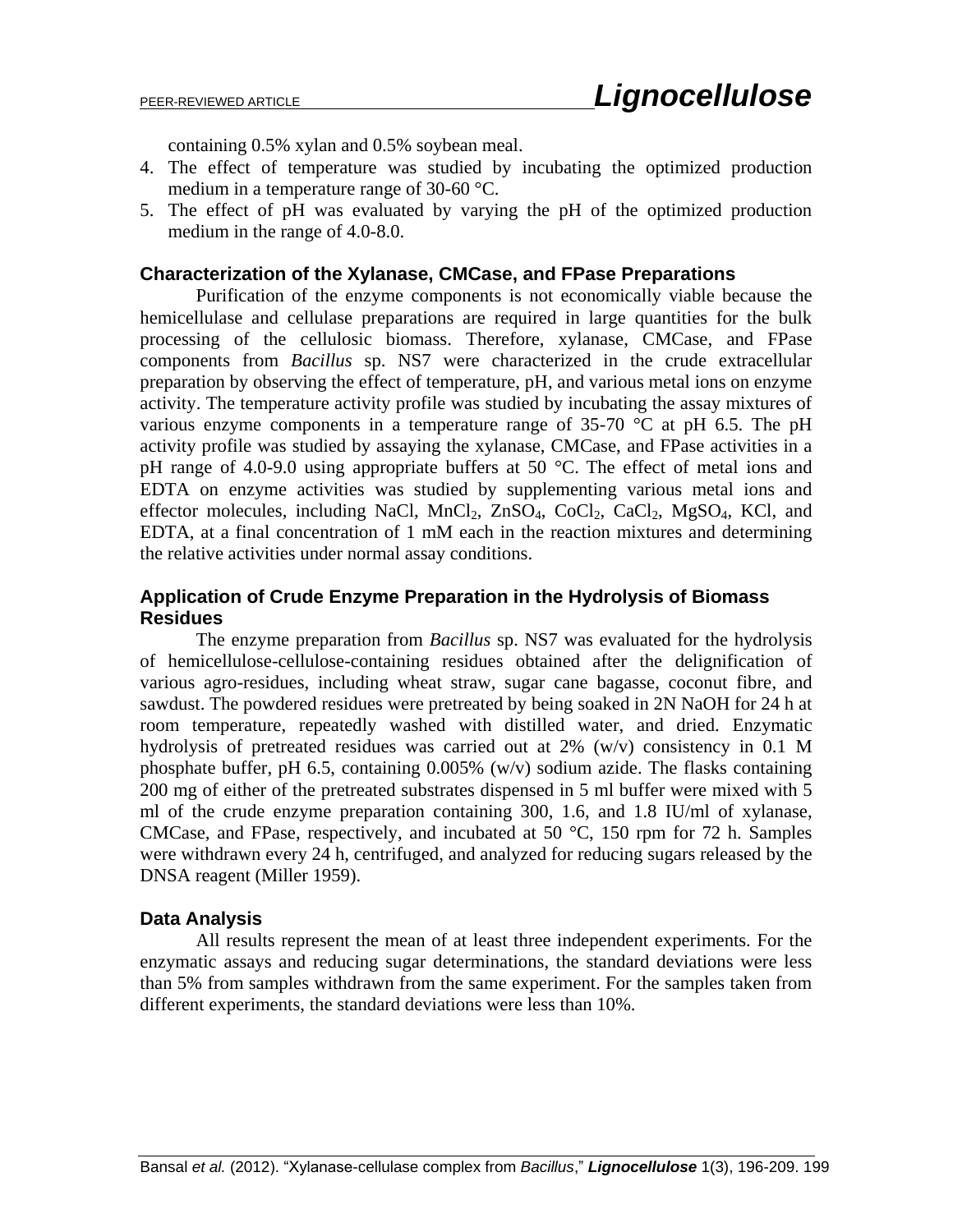#### **RESULTS AND DISCUSSION**

The natural isolate of *Bacillus* sp. NS7 produced opaque and pale colonies on nutrient agar with irregular, wrinkled, and slightly raised surfaces. The bacterial rods were Gram positive with spores capable of growing in a pH range of 4.0-8.0 and a temperature range of 30-60  $^{\circ}$ C. The biochemical characterization of the strain NS7 showed a resemblance to *Bacillus* sp. The 16S rDNA of the strain was successfully amplified by PCR to a size of about 1.5 kbp. The aligned sequence of this amplified segment was submitted to GenBank. After homology searching against the GenBank, it was found to share 99% similarity with *Bacillus subtilis* subsp*. subtilis*.

#### **Time Course of Xylanase and Cellulase Production**

Enzyme production in microorganisms is growth-associated. Maximum enzyme productivities in various organisms have been found during the stationary phase of growth, declining thereafter during the death phase (Damiano *et al.* 2003). In the present study, *Bacillus subtilis* NS7 grew logarithmically from 2 to 48 h and then entered the stationary phase (Fig. 1).



**Fig. 1.** Pattern of growth, pH, and xylanase, CMCase, and FPase production by *Bacillus subtilis* NS7 in nutrient broth at 37 °C under submerged fermentation

Xylanase, CMCase, and FPase formation started during the *log* phase, and their levels increased gradually during the incubation period, exhibiting the highest activities of 5.9 IU/ml for xylanase, 0.30 IU/ml for CMCase, and 0.52 IU/ml FPase, respectively, after 72 h of incubation. Further incubation brought about a slight decline in the biomass and enzyme yields, which is probably a consequence of random lethal events, including cellular fragmentation in the death phase, leading to a release of intracellular material, including protease, into the fermentation broth (Papagianni and Moo-Young 2002).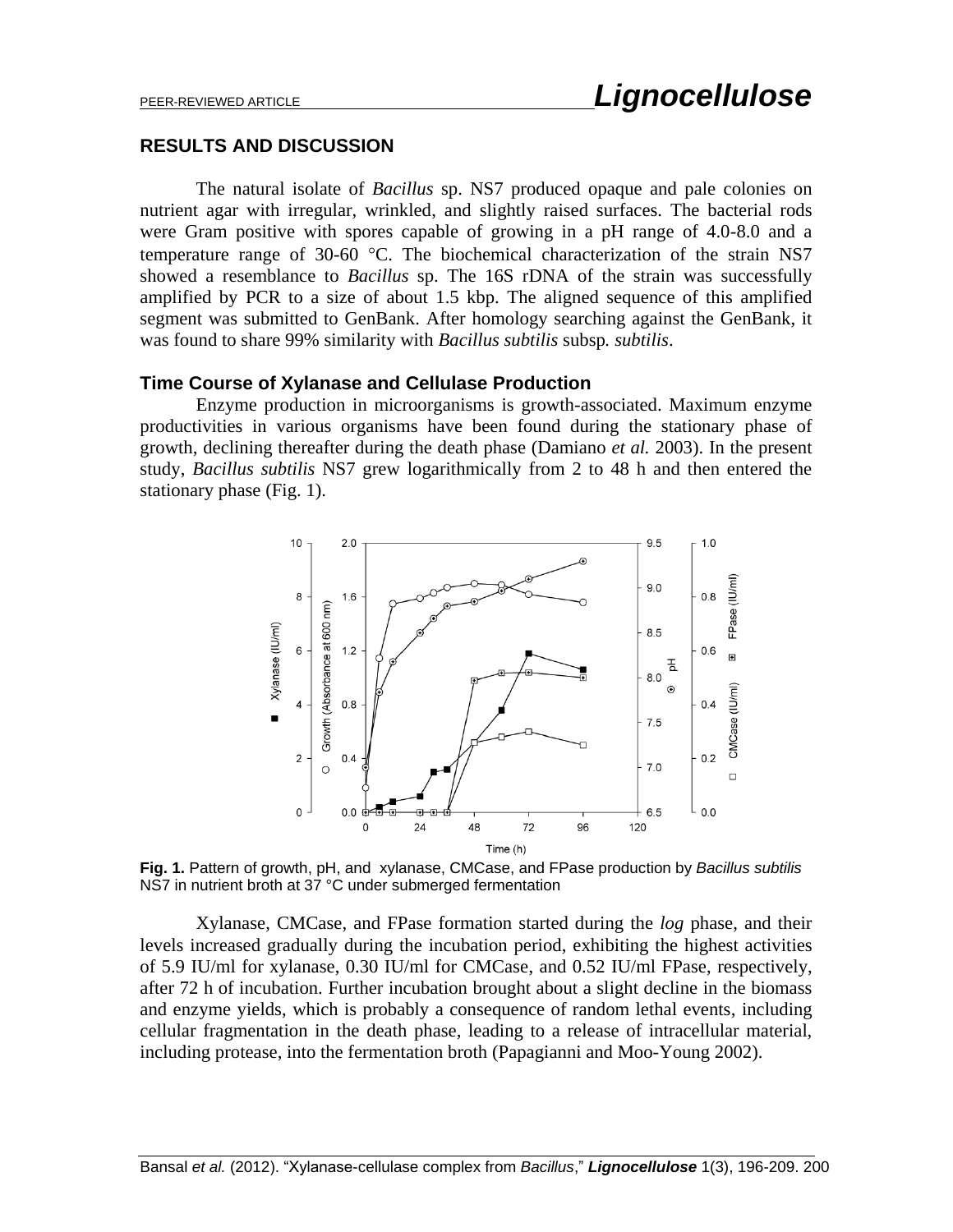## **Effect of Various Cultural and Environmental Factors on Enzyme Production**

Of the various carbon sources in the present study, xylan induced the highest xylanase activity of 103 IU/ml, followed by wheat bran and xylose, which produced 95 and 60 IU/ml, respectively (Fig 2a). These results are in agreement with previously published reports, in which xylan had a strong inducing effect on xylanase production (Nagar *et al.* 2010). CMC induced the highest cellulase yields, amounting to 0.84 IU/ml of CMCase and 0.98 IU/ml of FPase, followed by xylan, which produced 0.76 IU/ml and 0.92 IU/ml of CMCase and FPase, respectively. Wheat bran also produced comparable yields of 0.70 IU/ml of CMCase and 0.85 IU/ml of FPase. Xylan, wheat bran, and xylose produced appreciable amounts of all the three enzyme components when used separately. Thus, xylan was also used in combinations with wheat bran and xylose. These combinations worked very well and brought about a pronounced increase in xylanase yield. Xylan, along with wheat bran, induced the highest productivities amounting to 143, 1.0, and 1.2 IU/ml of xylanase, CMCase, and FPase, respectively. Xylan, along with xylose, produced comparable yields of 132, 0.9, and 1.19 IU/ml respectively of the three components (Fig 2a).

The nitrogen source in the medium had a marked effect on the growth of the organism and enzyme production. Organic nitrogenous compounds exhibited better enzyme yields, with soybean meal producing the highest xylanase (194 IU/ml), CMCase (1.02 IU/ml), and FPase (1.4 IU/ml) activities when used in combination with xylan in the basal medium (Fig. 2b). The presence of ammonium nitrate also proved to be beneficial in producing appreciable enzyme yields. Some earlier studies reported that yeast extract (Katapodis 2007) and peptone (Ding 2004) are the best nitrogen sources for the maximum induction of xylanase. In contrast, fishmeal, cotton seed, soya meal, and corn steep powder reported low xylanase activities compared to yeast extract (Singh *et al.* 2000). Microorganisms require some metal salts for optimal growth and enzyme production.  $KH_2PO_4$  caused the maximum increase in xylanase and CMCase production of 240 IU/ml and 1.20 IU/ml, respectively (Table 1). However, sodium chloride brought about the maximum increase in FPase activity (1.80 IU/ml).

The growth of *B. subtilis*. NS7 over a temperature range of 30-60 °C revealed appreciable levels of xylanase, CMCase, and FPase, with 37 °C displaying the highest levels of the enzyme components (Table 2). pH is one of the most important factors for any fermentation process that is dependent on the composition of the medium. The organism grew in a pH range of 4.0 to 8.0, producing maximum xylanase at pH 6.5 (353 IU/ml), followed 348 IU/ml at pH 6.0 (Table 2). CMCase production was maximal at pH 7 (1.90 IU/ml), followed by pH 6.5 (1.81 IU/ml). FPase production was maximal at pH 6 (1.8 IU/ml), followed by pH 6.5 (1.46 IU/ml).

The enzyme productivities achieved in the present study are quite high compared to many published reports (Damiano *et al.* 2003; Taneja *et al.* 2002; Maheswari and Chandra 2000; Mishra and Pandey 2007). Subramaniyan *et al.* (2001) isolated and characterized several xylanase- and cellulase-producing cultures, of which *Bacillus* SSP-34 produced 100 IU/ml of xylanase activity with low yields of cellulolytic activities (CMCase, 0.4 IU/ml; FPase, 0.2 IU/ml). Most of the other bacteria that degraded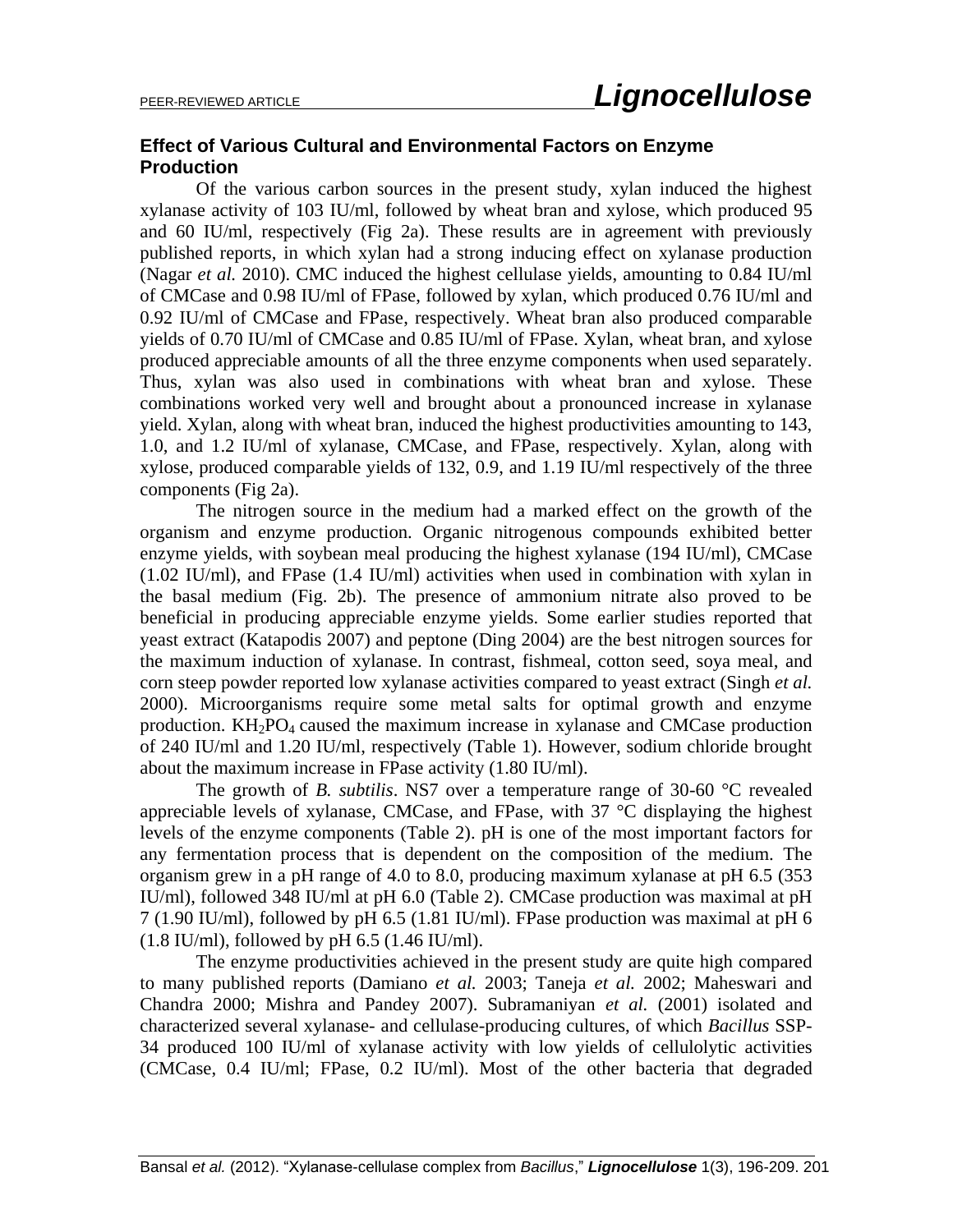

hemicellulosic materials were reported to be potent cellulase producers, including *Cellulomonas* sp., which produced 9.33 IU/ml of xylanase and 0.94 IU/ml of CMCase.

**Fig. 2.** Effect of various carbon (a) and nitrogen (b) sources on xylanase and cellulase production by *Bacillus subtilis* NS7.

# PEER-REVIEWED ARTICLE *Lignocellulose*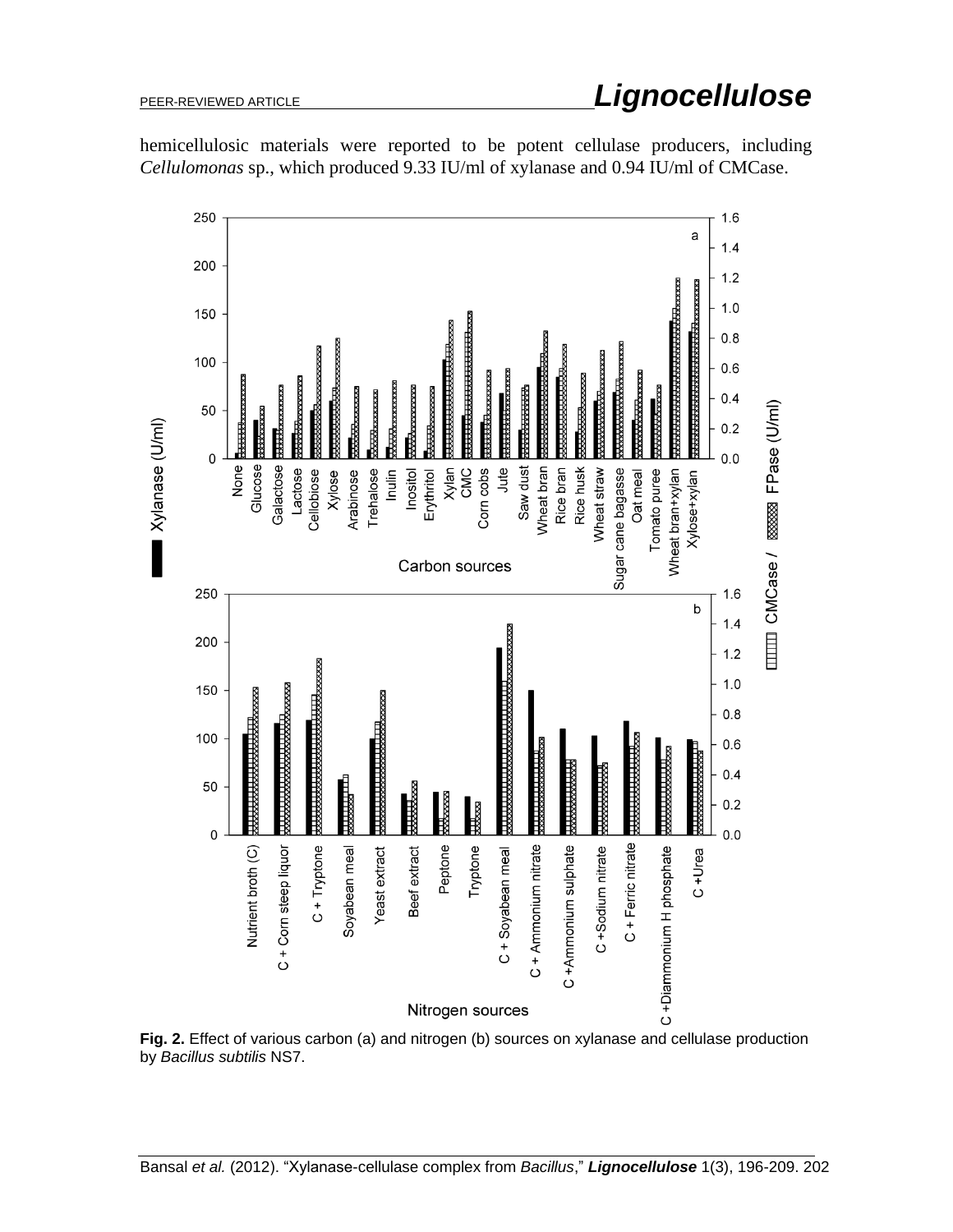## **Table 1.** Effect of Various Metal Salts on Xylanase and Cellulase Production by *Bacillus subtilis* NS7

| Parameter         | Enzyme activity (IU/ml) |        |       |
|-------------------|-------------------------|--------|-------|
| Metal salts       | Xylanase                | CMCase | FPase |
| None              | 200.0                   | 1.12   | 1.59  |
| <b>NaCl</b>       | 220.0                   | 1.19   | 1.80  |
| MnCl <sub>2</sub> | 208.0                   | 1.10   | 1.72  |
| ZnSO <sub>4</sub> | 180.0                   | 1.07   | 1.42  |
| CoCl <sub>2</sub> | 195.0                   | 1.02   | 1.60  |
| CaCl <sub>2</sub> | 232.0                   | 1.18   | 1.69  |
| $KH_2PO_4$        | 240.0                   | 1.20   | 1.70  |
| FeSO <sub>4</sub> | 186.0                   | 1.18   | 1.62  |

|                                                            | <b>Table 2.</b> Effect of Incubation Temperature and pH of Production Medium on |
|------------------------------------------------------------|---------------------------------------------------------------------------------|
| Xylanase and Cellulase Production by Bacillus subtilis NS7 |                                                                                 |

| Parameter        | Enzyme activity (IU/ml) |        |       |  |
|------------------|-------------------------|--------|-------|--|
|                  | Xylanase                | CMCase | FPase |  |
|                  |                         |        |       |  |
| Temperature (°C) |                         |        |       |  |
| 30               | 220.0                   | 1.72   | 1.20  |  |
| 37               | 290.0                   | 1.89   | 1.32  |  |
| 45               | 281.0                   | 1.86   | 1.30  |  |
| 50               | 278.1                   | 1.79   | 1.27  |  |
| 55               | 250.2                   | 1.75   | 1.20  |  |
| 60               | 198.1                   | 1.20   | 0.87  |  |
| pН               |                         |        |       |  |
| 4.0              | 261.0                   | 0.99   | 0.12  |  |
| 4.5              | 291.6                   | 0.67   | 1.08  |  |
| 5.0              | 306.0                   | 0.90   | 1.23  |  |
| 5.5              | 325.0                   | 1.03   | 1.23  |  |
| 6.0              | 348.2                   | 1.68   | 1.80  |  |
| 6.5              | 353.1                   | 1.80   | 1.46  |  |
| 7.0              | 288.0                   | 1.90   | 1.28  |  |
| 7.5              | 241.4                   | 1.70   | 1.25  |  |
| 8.0              | 243.2                   | 0.95   | 0.09  |  |

#### **Characterization of Xylanase, CMCase, and FPase Activity**

The three enzyme activities increased progressively with a rise in assay temperature, up to 50 °C for xylanase and 55 °C for CMCase and FPase. Any further increase in the temperature decreased the enzyme activities (Fig. 3a). The activities also increased with pH, up to 6.5 for xylanase and CMCase and 7.0 for FPase (Fig. 3b). The enzymes also displayed appreciable activities at pH 7.0, 8.0, and 9.0, revealing 74, 59, and 42% relative activities for xylanase and 78, 47, and 44% relative activities for CMCase. FPase, whose pH optimum was at pH 7.0, had 54 and 47% activities at pH 8.0 and 9.0 (Fig. 3b). The optimum temperature of xylanase was also reported to be 50  $\degree$ C in the case of *Bacillus subtilis* PAP115 (Bernier *et al.* 1983) and *Bacillus* sp. YJ6 (Yin *et al.* 2010), while it was 40 °C in *Bacillus* sp. MX47 (Chi *et al.* 2012), 60 °C in *Bacillus* sp. BP-7 (Gallardo *et al.* 2004), *Bacillus subtilis* (Saleem *et al.* 2012), *Bacillus* sp. K-1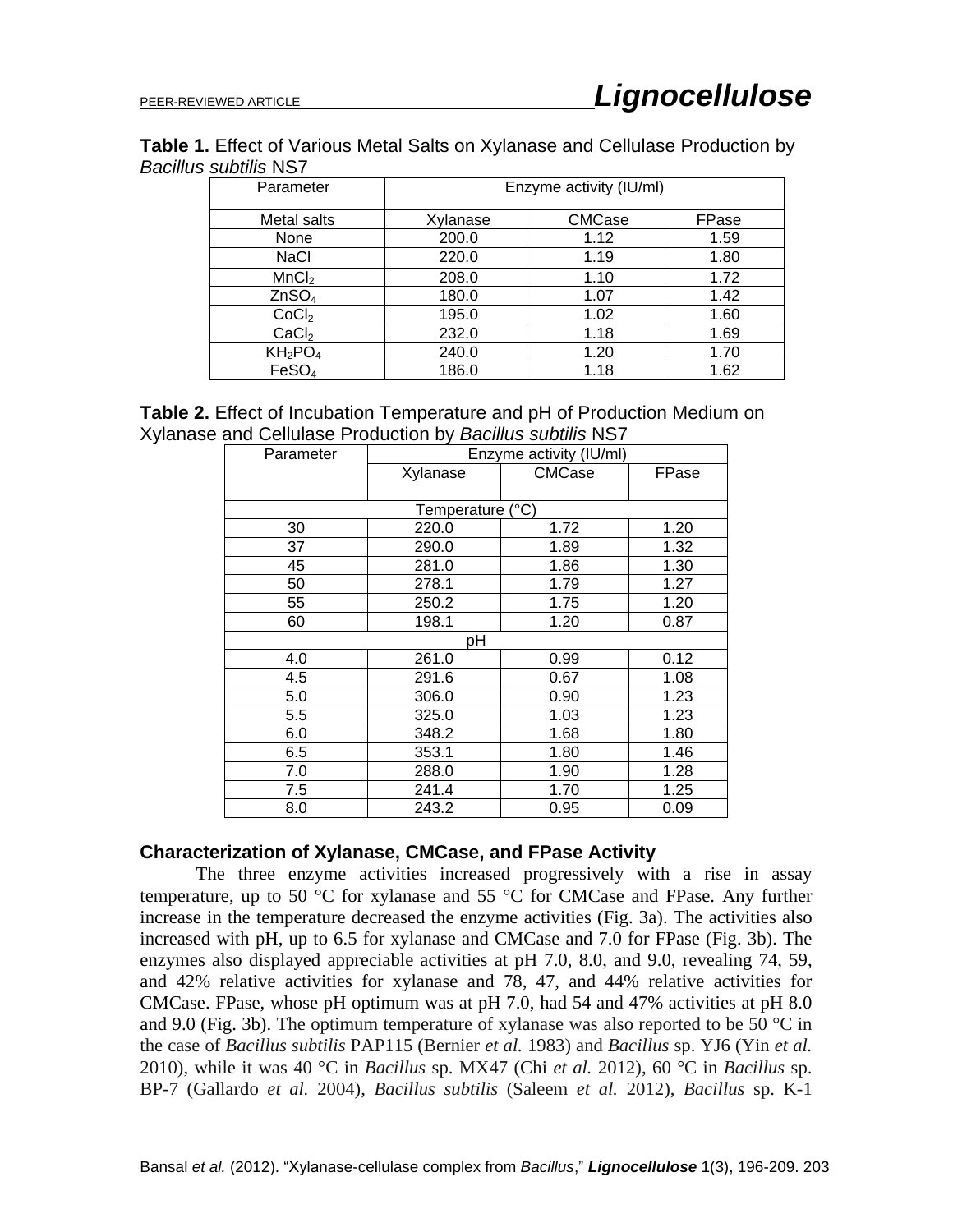## PEER-REVIEWED ARTICLE *Lignocellulose*

(Ratanakhanokchaim *et al.* 1999), and *Bacillus* sp. M-9 (Bajaj *et al.* 2009), and 70 °C in *B. subtilis* CCMI966 (Sa-Pereira *et al.* 2002). Optimal activity for CMCase was found to occur at 50 °C and a pH 7.0 for *B. mycoides* S122C (Balasubramanian *et al.* 2012). pH 6.0 and temperature 60 °C were optimal for *B. pumilus* EB3 (Ariffin *et al.* 2006), and pH 7.0 at 60 °C were optimal for *B. subtilis* YJI (Yin *et al.* 2010). *B. amyloliquefaciens* DL-3 was most active at a temperature of 50 °C and pH 8.0 (Lee *et al.* 2008), however, high activity between 40 and 65 °C and pH 6.5 and 7.0 occurred for *B. pumilus* (Kotchoni *et al.* 2006). Most xylanases are active at an acidic or neutral pH (Bastawde 1992). Even xylanases from many alkaliphilic microbial strains are optimally active around neutral conditions (Gessesse and Mamo 1999). Microbial strains producing xylanases with optimum activity at and above pH 8.0 have also been reported (Gessesse and Gashe 1997; Chi *et al.* 2012; Saleem *et al.* 2012).



**Fig. 3.** Temperature (a) and pH (b) activity profiles of xylanase and cellulases from *Bacillus subtilis* NS7

Most of the metal salts supplemented to the reaction assay mixture proved to be essential, as indicated by significant improvements in the various activities. Maximum improvement of xylanase activity was caused by NaCl, which improved the activity by 43%. CaCl<sub>2</sub> also caused 35% improvement, while CoCl<sub>2</sub> improved xylanase activity by 22%. A pronounced improvement of 492% was observed in the case of CMCase in the presence of  $MnCl<sub>2</sub>$  followed by a 250% improvement caused by  $MgSO<sub>4</sub>$ . In the case of FPase, the highest improvement of 359% occurred in the presence of MgSO4, followed by 158% in the case of MnCl<sub>2</sub> (Fig. 4). EDTA inhibited all of the enzyme activities, confirming the metalloprotein nature of the enzymes. Chi *et al.* (2012) observed that xylanase activity from *Bacillus* sp. MX47 was severely inhibited by many divalent metal ions, including  $\text{Co}^{2+}$ ,  $\text{Mg}^{2+}$ ,  $\text{Zn}^{2+}$ ,  $\text{Ca}^{2+}$ , and EDTA. Monovalent metal ions, such as Na<sup>+</sup> and  $K^+$ , increased enzyme activity slightly. On the other hand, Saleem *et al.* (2012) noted that divalent ions like  $Ca^{2+}$ ,  $Mg^{2+}$ , and  $Zn^{2+}$  enhanced xylanase activity from *Bacillus subtilis*, whereas  $Hg^{2+}$ ,  $Fe^{2+}$ , and  $Cu^{2+}$  were inhibitory. CMCase activity from *Bacillus*  $mycoides$  S122C is inhibited by  $HgCl<sub>2</sub>$ ,  $CuSo<sub>4</sub>$ ,  $FeCl<sub>2</sub>$ ,  $MnCl<sub>2</sub>$ , and EDTA, while  $CoCl<sub>2</sub>$ promotes activity (Balasubramanian *et al.* 2012).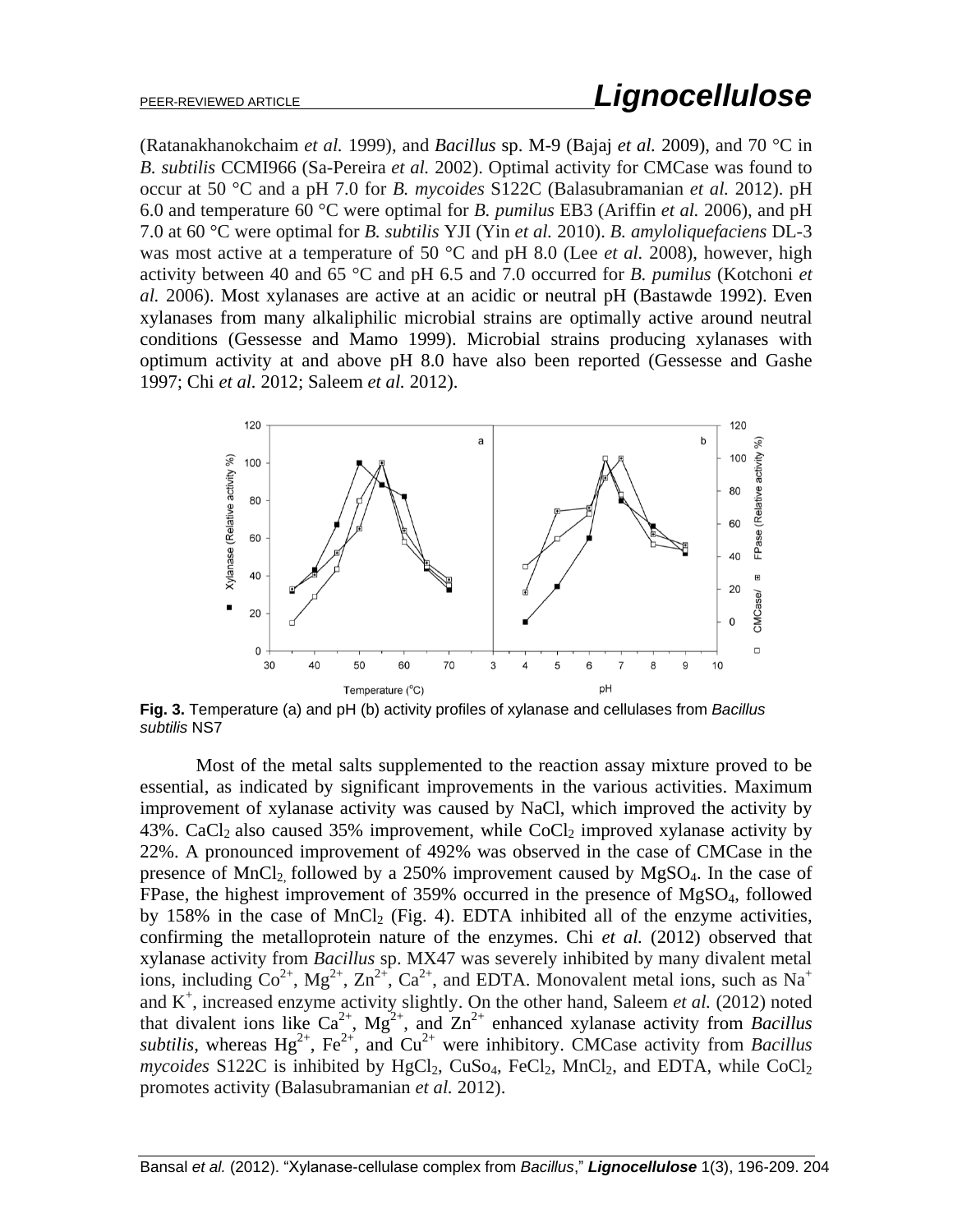

 **Fig. 4.** Effect of metal ions and EDTA on xylanase, CMCase, and FPase activities from *Bacillus subtilis* NS7.



 $\overline{a}$ **Fig. 5.** Enzymatic hydrolysis profile of various defined and alkali-treated agro-residues.

#### **Enzymatic Hydrolysis of Agro-waste Residues**

Lignocellulose is a complex substrate and is composed of a mixture of carbohydrate polymers (cellulose and hemicelluloses) and lignin. The carbohydrate polymers are tightly bound to lignin primarily by hydrogen bonds, as well as covalent bonds. The biological process for converting lignocellulose into fermentable sugars requires delignification to liberate cellulose and hemicelluloses from their complex with lignin and depolymerization of the carbohydrate polymers to produce free sugars in the form of pentoses and hexoses. Among the key processes, delignification is the most difficult task. Numerous pretreatment processes for lignocellulosic residues, ranging from hot water and steam explosion treatments, to alkaline and many useful versions of acid, have been tested (Kaar and Holtzapple 2000; Sun and Cheng 2002). The efficacy of crude enzyme preparation from *Bacillus subtilis* NS7 in hydrolyzing delignified agricultural residues was evaluated. The time course of enzymatic saccharification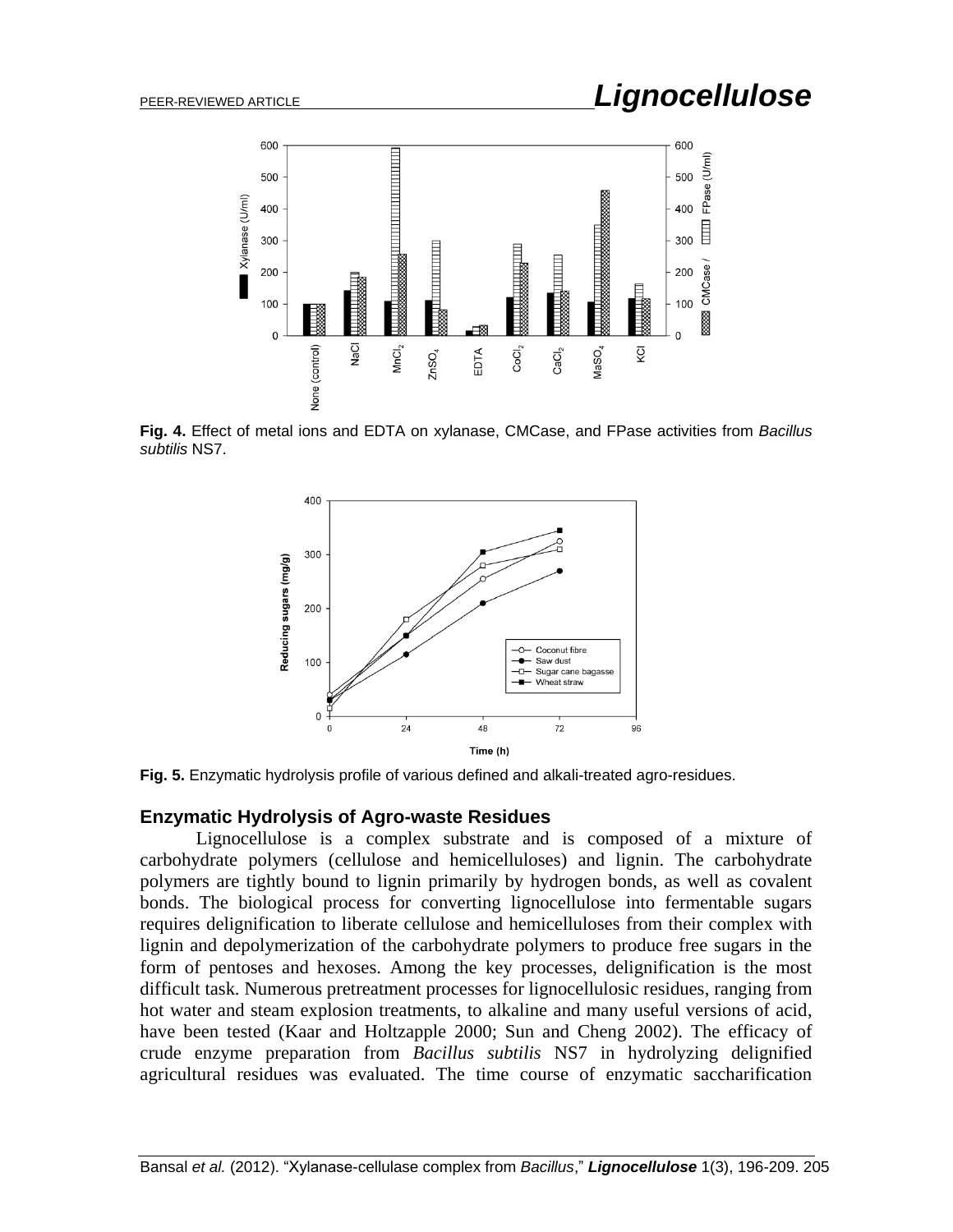revealed that irrespective of the substrate, the release of sugars increased with increasing saccharification time (Fig. 5).

Of the various delignified agricultural residues, wheat straw produced the most sugar (345 mg/g), followed by coconut fibre (325 mg/g), sugar cane baggase (310 mg/g), and sawdust (270 mg/g). Interestingly, the enzyme mixture from *Bacillus subtilis* NS7 showed higher saccharification efficiency than many earlier reports. Yoon and Kim (2005) reported a release of only 32 mg/g sugar from avicel after 43 h, while Lee *et al.* (2008) observed a sugar release of only 3.53 mg/g when *Pinus densiflora* was enzymatically hydrolyzed.

## **CONCLUSIONS**

- 1. The xylanase-cellulase complex from a natural isolate of *Bacillus subtilis* NS7 with a compatible pH and temperature range of  $5.0\n-9.0$  and  $40\n-70$  °C, respectively, effectively hydrolyzed various delignified agro-residues into reducing sugars.
- 2. This preparation appears to be a potential candidate for simultaneous bioconversions of xylan and cellulose in delignified biomass residues for various biotechnological applications.

## **ACKNOWLEDGMENTS**

This work was funded by University Grants Commission, New Delhi under the special assistance programme (SAP) and by Department of Science & Technology, Ministry of Science and Technology, Government of India under PURSE grant.

## **REFERENCES CITED**

- Ariffin, H., Abdullah, N., Umi Kalsom, M. S., Shirai, Y., and Hassan, M. A. (2006). "Production and characterisation of cellulase by *Bacillus pumilus* EB3," *Int. J.Eng. Technol*. 3(1), 47-53.
- Bailey, M. J., Biley, P., and Poutanen, K. (1992). "Inter laboratory testing of methods for assay of xylanase activity," *J. Biotechnol.* 23(3), 257-270.
- Bajaj, K. B., Pangotra, H., Wani, A. M., Sharma, P., and Sharma, A. (2009). "Partial purification and characterization of highly thermostable and pH stable endoglucanase from a newly isolated *Bacillus* strain M-9," *Indian J. Chem. Technol.* 16, 382-387.
- Balasubramanian, N., Toubarro, D., Teixeira, M., and Simõs, N. (2012). "Purification and biochemical characterization of a novel thermo-stable carboxymethyl cellulase from Azorean isolate *Bacillus mycoides* S122C," *Appl. Biochem. Biotechnol*. 168(8).
- Bastawde, K. B. (1992). "Xylan structure, microbial xylanases, and their mode of action," *World J. Microbiol. Biotechnol.* 8(4), 353-368.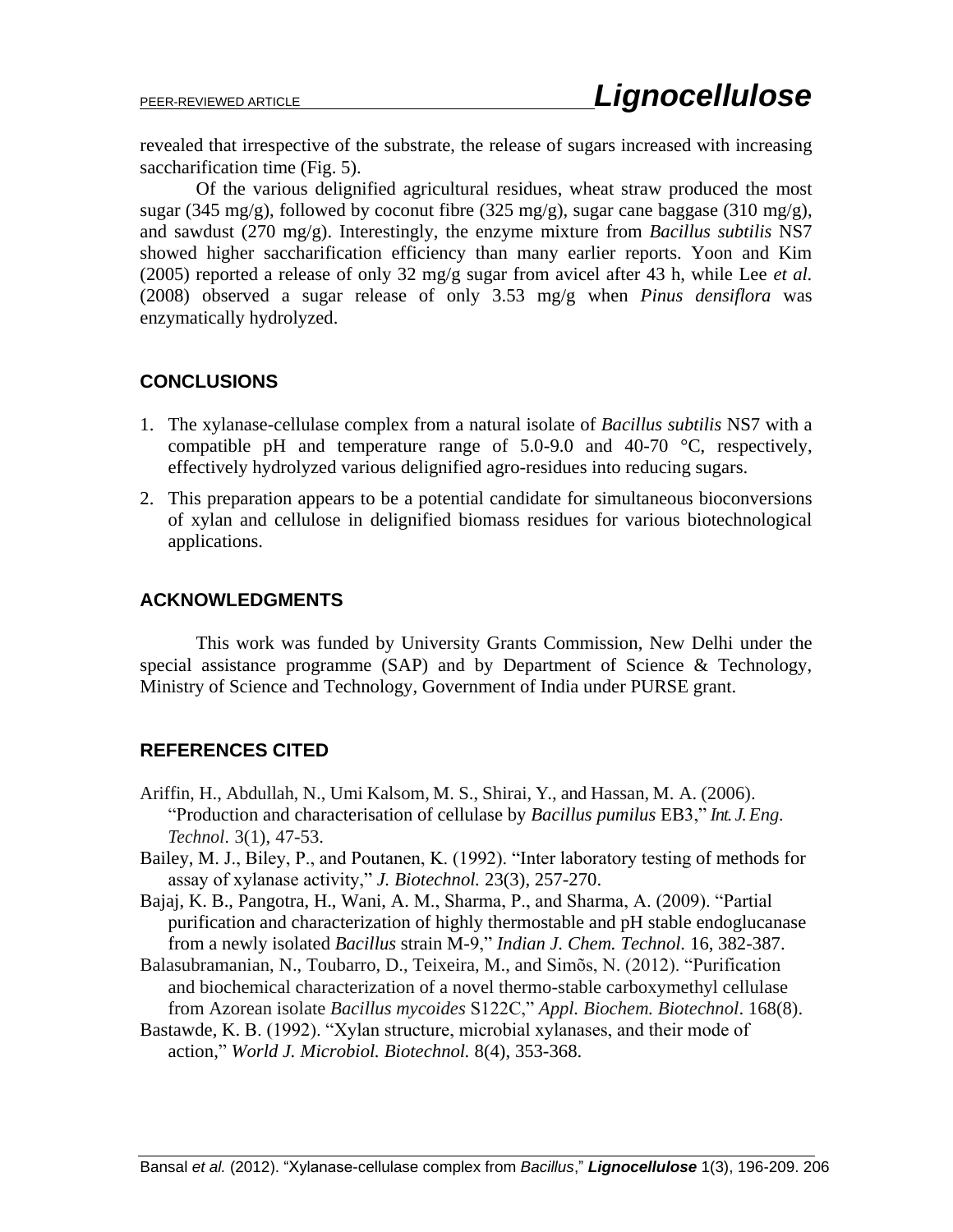- Bernier, R., Desrochers, M., Jurasek, L., and Paice, M. G. (1983). "Isolation and Characterization of a xylanase from *Bacillus subtilis*," *Appl. Environ. Microbiol*. 46(2), 511-514.
- Chi, W. J., Park, D. Y., Chang, Y. K., and Hong, S. K. (2012). "A novel alkaliphilic xylanase from the newly isolated mesophilic *Bacillus* sp. MX47: Production, purification, and characterization," *Appl. Biochem. Biotechnol*. 168(4), 899-909.
- Claus, D., and Berkeley, R. C. W. (1986). "Genus *Bacillus* Cohn (1872)," *Bergey's Manual of Systematic Bacteriology, Vol. II*, P. H. A. Sneath, N. S. Mair, M. E. Sharpe, and J. G. Holt (eds.), Williams and Wilkins, Baltimore, MD, USA, 1105.
- Damiano, V. B., Bocchini, D. A., Gomes, E., and Da Silva, R. (2003). "Application of crude xylanase from *Bacillus licheniformis* 77-2 to the bleaching of eucalyptus kraft pulp," *World J. Microbiol. Biotechnol*. 19(2), 139-144.
- Ding, C. H., Jiang, Z. Q., Li, X. T., Li, L. T., and Kusakabe, I. (2004). "High activity xylanase production by *Streptomyces olivaceoviridis* E-86," *World J. Microbiol. Biotechnol.* 20(1), 7-10.
- Gallardo, O., Diaz, P., and Pastor, F. I. (2004). "Cloning and characterization of xylanase A from the strain *Bacillus* sp. BP-7: Comparison with alkaline pI-low molecular weight xylanases of family 11," *Curr. Microbiol*. 48(4), 276-279
- Gessesse, A., and Gashe, B. A. (1997). "Production of alkaline xylanase by an alkaliphilic *Bacillus* sp isolated from an alkaline soda lake," *J. Appl. Microbiol.* 83, 402-406.
- Gessesse, A., and Mamo, G. (1999). "High-level xylanase production by an alkaliphilic *Bacillus* sp. by using solid-state fermentation," *Enzyme Microb. Technol.* 25(1-2), 68- 72.
- Ghosh, T. K. (1987). "Measurement of cellulase activities," *Pure Appl. Chem.* 59(2), 257-268.
- Immanuel, G., Dhanusa, R., Prema, P., and Palavesam, A. (2006). "Effect of different growth parameters on endoglucanase enzyme activity by bacteria isolated from coirretting effluents of estuarine environment," *Int. J. Environ. Sci. Tech.* 3(1), 25-34.
- Jeong, J., Park, H., Hong, S., and Hah, Y. (1985). "Aspects of cellulase induction by sophorose in *Trichoderma reesei* QM 9414," *Korean J. Microbiol.* 23, 77-83.
- Kaar, W. E., and Holtzapple, M. T. (2000). "Using lime pretreatment to facilitate the enzymatic hydrolysis of corn stover," *Biomass Bioenerg.* 18(3), 189-199.
- Katapodis, P., Christakopoulou, V., Kekos, D., and Christakopoulos, P. (2007). "Optimization of xylanase production by *Chaetomium thermophilium* in wheat straws using response surface methodology," *Biochem. Eng. J.* 35(2), 136-141.
- Kotchoni, S. O., Gachomo, E. W., Omafuvbe, B. O., and Shonukan, O. O. (2006). "Purification and biochemical characterization of carboxymethyl cellulase (CMCase) from a catabolite repression insensitive mutant of *Bacillus pumilus*," *Int. J. Agri. Biol*. 8(2), 286-292.
- Lee, J. W., Kim, H. Y., Koo, B. W., Choi, D. H., Kwon, M., and Choi, I. G. (2008)."Enzymatic saccharification of biologically pretreated *Pinus densiflora* using enzymes from brown rot fungi," *J. Biosci. Bioeng.* 106(2), 162-167.
- Lee, Y. J., Kim, B. K., Lee, B. H., Jo, K. I., Lee, N. K., Chung, C. H., Lee, Y. C., and Lee, J. W. (2008). "Purification and characterization of cellulase produced by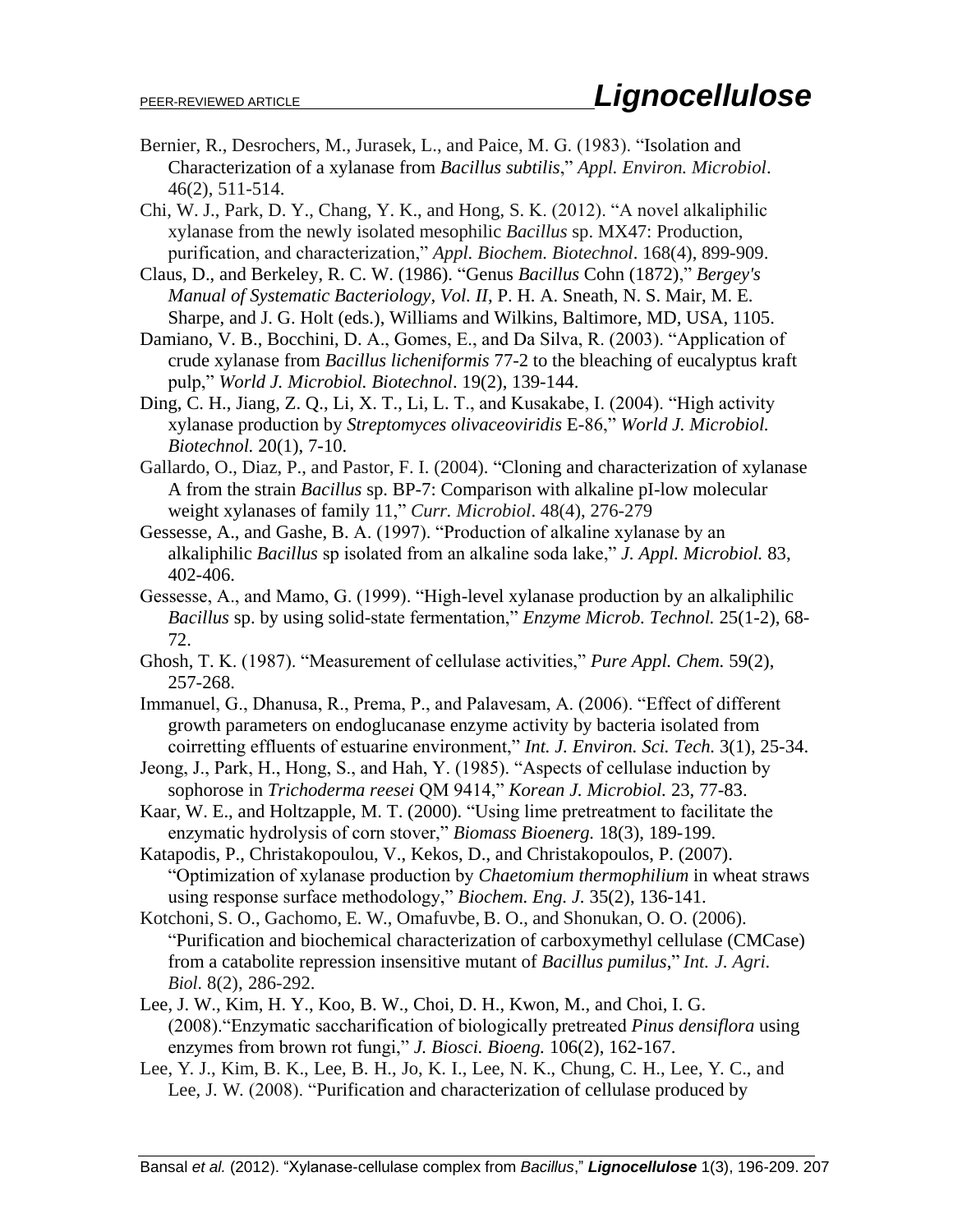*Bacillus amyoliquefaciens* DL-3 utilizing rice hull," *Bioresour. Technol*. 99(2), 378- 386.

- Maheswari, U., and Chandra, T. S. (2000). "Production and potential applications of a xylanase from a new strain of *Streptomyces cuspidosporus*," *World J. Microbiol. Biotechnol.* 16(3), 257-263.
- Messner, R., Gruber, F., and Kubicek, C. P. (1988). "Differential regulation of synthesis of multiple forms of specific endoglucanases by *Trichoderma reesei* QM9414," *J. Bacteriol.* 170(8), 3689-3693.
- Miller, G. L. (1959). "Use of dinitrosalicyclic reagent for the determination of reducing sugars," *Anal. Chem.* 31(3), 426-428.
- Mishra, B. K., and Pandey, A. K. (2007). "Lignocellulolytic enzyme production from submerged fermentation of paddy straw," *Indian J. Microbiol.* 47(2), 176-179.
- Mullai, P., Syed Ali Fathima, N., and Rene, E. R. (2010). "Statistical analysis of main and interaction effects to optimize xylanase production under submerged cultivation conditions," *J. Agri. Sci.* 2(1), 144-153.
- Nagar, S., Gupta, V. K., Kumar, D., Kumar, L., and Kuhad, R. C. (2010). "Production and optimization of cellulase-free, alkali-stable xylanase by *Bacillus pumilus* SV-85S in submerged fermentation," *J. Ind. Microbiol. Biotechnol.* 37(1), 71-83.
- Nogawa, M., Goto, M., Okada, H., and Morikawa, M. (2001). "L-Sorbose induces cellulase gene transcription in the cellulolytic fungus *Trichoderma reesei*," *Curr. Gent.* 38(6), 329-334.
- Papagianni, M., and Moo-Young, M. (2002). "Protease secretion in glucoamylase producer *Aspergillus niger* cultures: Fungal morphology and inoculum effects," *Process Biochem*. 37(11), 1271-1278.
- Ratanakhanokchaim, K., Kyu, K. L., and Tanticharoen, M. (1999). "Purification and properties of a xylan-binding endoxylanase from alkaliphilic *Bacillus* sp. strain K-1," *Appl. Environ. Microbiol*. 65(2), 694-697.
- Sa-Pereira, P., Costa-Ferreira, M., and Aires-Barros, M. R. (2002). "Enzymatic properties of a neutral endo-1,3(4)-β-xylanase Xyl II from *Bacillus subtilis*," *J. Biotechnol.* 94(3), 265-275.
- Shallom, D., and Shoham, Y. (2003). "Microbial hemicellulases," *Curr. Opin. Microbiol.* 6(3), 219-228.
- Singh, S., Pillay, B., Dilsook, V., and Prior, B. A. (2000). "Production and properties of hemicellulases by a *Thermomyces lanuginosus* strain," *J. Appl. Microbiol.* 88(6), 975- 982.
- Subramaniyan, S., Sandhia, G. S., and Prema, P. (2001). "Biotech control of xylanase production without protease activity in *Bacillus* sp. by selection of nitrogen source," *Biotechnol. Lett.* 23(5), 369-371.
- Sun, Y., and Cheng, J. (2002). "Hydrolysis of lignocellulosic materials for ethanol production: A review," *Bioresour. Technol.* 83(1), 1-11.
- Tengerdy, R. P., and Szakacs, G. (2003). "Bioconversion of lignocellulose in solid substrate fermentation," *Biochem. Eng. J.* 13(2-3), 169-179.
- Taneja, K., Gupta, S., and Kuhad, R. C. (2002). "Properties and application of a partially purified alkaline xylanase from an alkalophilic fungus *Aspergillus nidulans* KK-99," *Bioresour. Technol.* 85(1), 39-42.